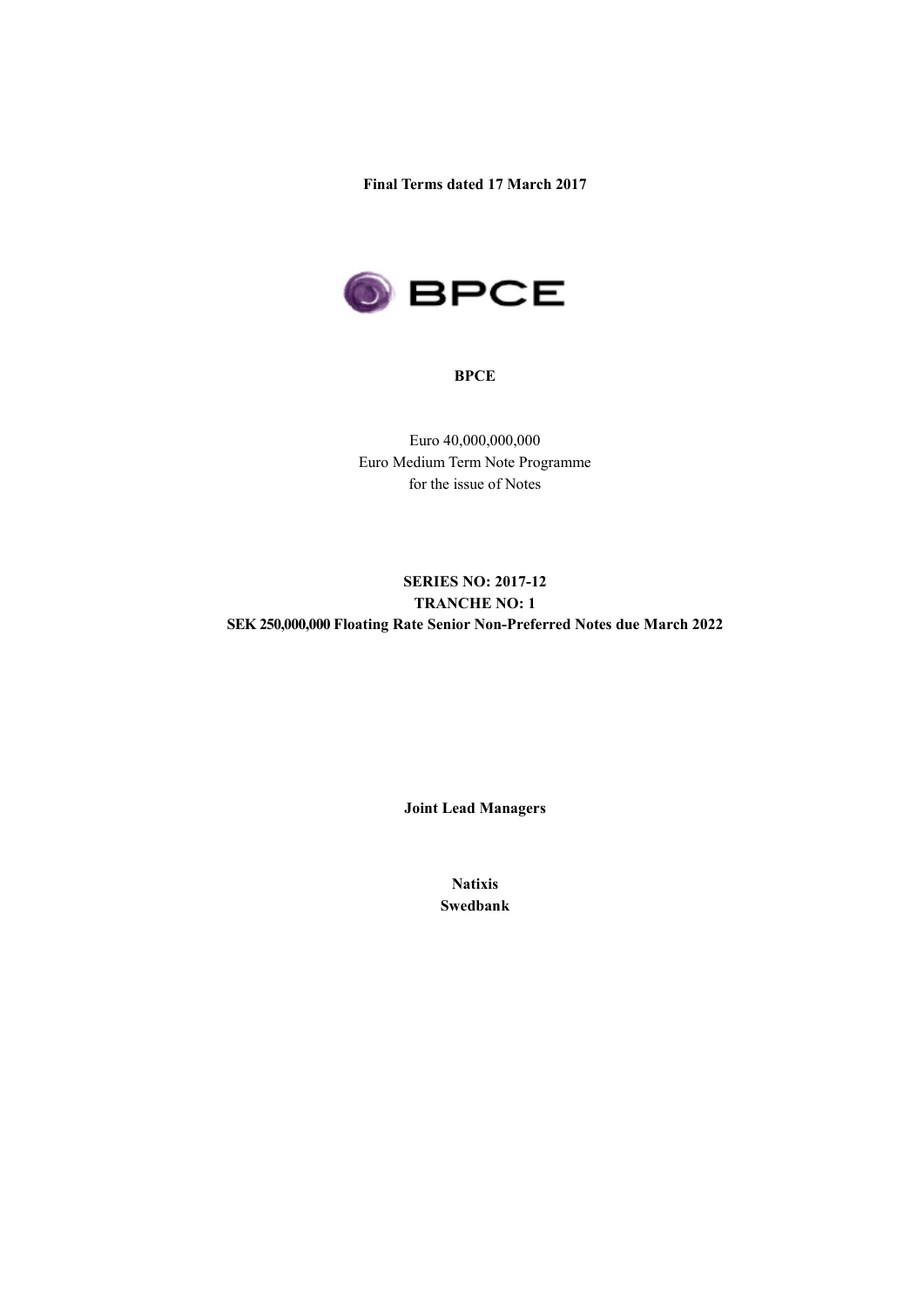#### **PART A – CONTRACTUAL TERMS**

Terms used herein shall be deemed to be defined as such for the purposes of the Conditions (the "**Conditions**") set forth in the base prospectus dated 21 December 2016 which received visa n°16-595 from the *Autorité des marchés financiers* (the "**AMF**") on 21 December 2016 (the "**Base Prospectus**") and the supplements to the Base Prospectus dated 16 February 2017 and 2 March 2017 which respectively received visa n°17-060 and visa n°17-082 from the AMF (the "**Supplements**"), which together constitute a base prospectus for the purposes of the Prospectus Directive (Directive 2003/71/EC), as amended (the "**Prospectus Directive**").

This document constitutes the Final Terms of the Notes described herein for the purposes of Article 5.4 of the Prospectus Directive and must be read in conjunction with such Base Prospectus as so supplemented. Full information on the Issuer and the offer of the Notes is only available on the basis of the combination of these Final Terms and the Base Prospectus as so supplemented. The Base Prospectus and the Supplements are available for viewing at the office of the Fiscal Agent or each of the Paying Agents and on the website of the AMF (www.amf-france.org) and copies may be obtained from BPCE, 50 avenue Pierre Mendès-France, 75013 Paris, France.

| 1  | Issuer:                            | <b>BPCE</b>                                                                                                                                                        |
|----|------------------------------------|--------------------------------------------------------------------------------------------------------------------------------------------------------------------|
| 2  | Series Number:<br>(i)              | 2017-12                                                                                                                                                            |
|    | Tranche Number:<br>(ii)            | $\mathbf{1}$                                                                                                                                                       |
| 3  | Specified Currency or Currencies:  | Swedish Krona ("SEK")                                                                                                                                              |
| 4  | <b>Aggregate Nominal Amount:</b>   |                                                                                                                                                                    |
|    | Series:                            | SEK 250,000,000                                                                                                                                                    |
|    | Tranche:                           | SEK 250,000,000                                                                                                                                                    |
| 5  | <b>Issue Price:</b>                | 100 per cent. of the Aggregate Nominal<br>Amount                                                                                                                   |
| 6  | Specified Denomination:            | SEK 1,000,000                                                                                                                                                      |
| 7  | <b>Issue Date:</b>                 | 21 March 2017                                                                                                                                                      |
|    | <b>Interest Commencement Date:</b> | <b>Issue Date</b>                                                                                                                                                  |
| 8  | <b>Interest Basis:</b>             | Three $(3)$ month STIBOR + 1.25 per cent.<br><b>Floating Rate</b><br>(further particulars specified below)                                                         |
| 9  | Maturity Date:                     | The Specified Interest Payment Date falling<br>on or nearest to 21 March 2022                                                                                      |
| 10 | Redemption Basis:                  | Subject to any purchase and cancellation or<br>early redemption, the Notes will be<br>redeemed on the Maturity Date<br>at<br>100 per cent. of their nominal amount |
| 11 | Change of Interest Basis:          | Not Applicable                                                                                                                                                     |
| 12 | Put/Call Options:                  | Not Applicable                                                                                                                                                     |
| 13 | Status of the Notes:<br>(i)        | Senior Non-Preferred Notes                                                                                                                                         |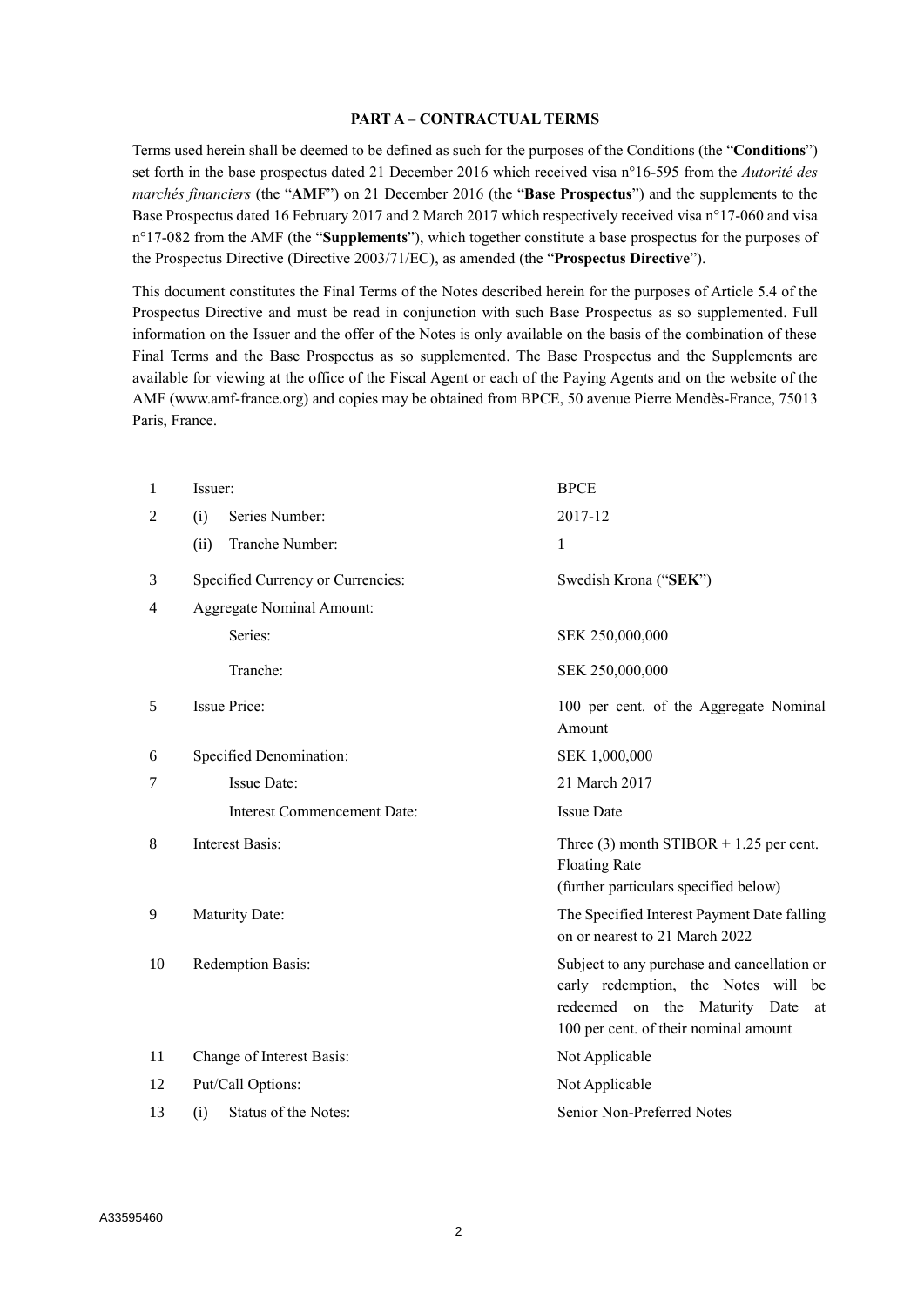(ii) Dates of the corporate authorisations for issuance Decision of the *Directoire* of the Issuer of Notes obtained:

dated 25 April 2016 and decision of Mr. Jean-Philippe Berthaut, Head of Group Funding, dated 13 March 2017

# **PROVISIONS RELATING TO INTEREST (IF ANY) PAYABLE**

| 14 |      | <b>Fixed Rate Note Provisions:</b>                                                                                                                             | Not Applicable                                                                                                                                                                                                                                                                                                                               |  |
|----|------|----------------------------------------------------------------------------------------------------------------------------------------------------------------|----------------------------------------------------------------------------------------------------------------------------------------------------------------------------------------------------------------------------------------------------------------------------------------------------------------------------------------------|--|
| 15 |      | Floating Rate Note Provisions:                                                                                                                                 | Applicable                                                                                                                                                                                                                                                                                                                                   |  |
|    | (i)  | <b>Interest Period:</b>                                                                                                                                        | The period beginning on (and including)<br>the Interest Commencement Date and<br>ending on (but excluding) the First Interest<br>Payment Date and each successive period<br>beginning on (and including) a Specified<br>Interest Payment Date and ending on (but<br>excluding) the next succeeding Specified<br><b>Interest Payment Date</b> |  |
|    | (ii) | Specified Interest Payment Dates:                                                                                                                              | 21 March, 21 June, 21 September and 21<br>December in each year, subject to<br>adjustment in accordance with the Business<br>Day Convention set out in (iv) below                                                                                                                                                                            |  |
|    |      | (iii) First Interest Payment Date:                                                                                                                             | 21 June 2017, subject to adjustment in<br>accordance with the Business<br>Day<br>Convention set out in (iv) below                                                                                                                                                                                                                            |  |
|    |      | (iv) Business Day Convention:                                                                                                                                  | Modified<br>Following<br><b>Business</b><br>Day<br>Convention                                                                                                                                                                                                                                                                                |  |
|    | (v)  | <b>Interest Period Date:</b>                                                                                                                                   | Not Applicable                                                                                                                                                                                                                                                                                                                               |  |
|    | (vi) | <b>Business Centre:</b>                                                                                                                                        | Stockholm and TARGET                                                                                                                                                                                                                                                                                                                         |  |
|    |      | (vii) Manner in which the Rate of Interest is to be<br>determined:                                                                                             | <b>Screen Rate Determination</b>                                                                                                                                                                                                                                                                                                             |  |
|    | (ix) | (viii) Party responsible for calculating the Rate(s) of<br>Interest and/or Interest Amount(s) (if not the<br>Calculation Agent):<br>Screen Rate Determination: | Not Applicable<br>Applicable                                                                                                                                                                                                                                                                                                                 |  |
|    |      |                                                                                                                                                                |                                                                                                                                                                                                                                                                                                                                              |  |
|    |      | Reference Rate:                                                                                                                                                | Three (3) month STIBOR                                                                                                                                                                                                                                                                                                                       |  |
|    |      | Interest Determination Date(s):                                                                                                                                | Second Business Day in Stockholm prior<br>to the first day in each Interest Accrual<br>Period                                                                                                                                                                                                                                                |  |
|    |      | Relevant Screen Page:                                                                                                                                          | Reuters Screen SIDE Page under caption<br>"FIXINGS"                                                                                                                                                                                                                                                                                          |  |
|    |      | Relevant Screen Page Time:                                                                                                                                     | 11.00 a.m. (Stockholm time)                                                                                                                                                                                                                                                                                                                  |  |
|    | (x)  | FBF Determination                                                                                                                                              | Not Applicable                                                                                                                                                                                                                                                                                                                               |  |
|    | (xi) | ISDA Determination:                                                                                                                                            | Not Applicable                                                                                                                                                                                                                                                                                                                               |  |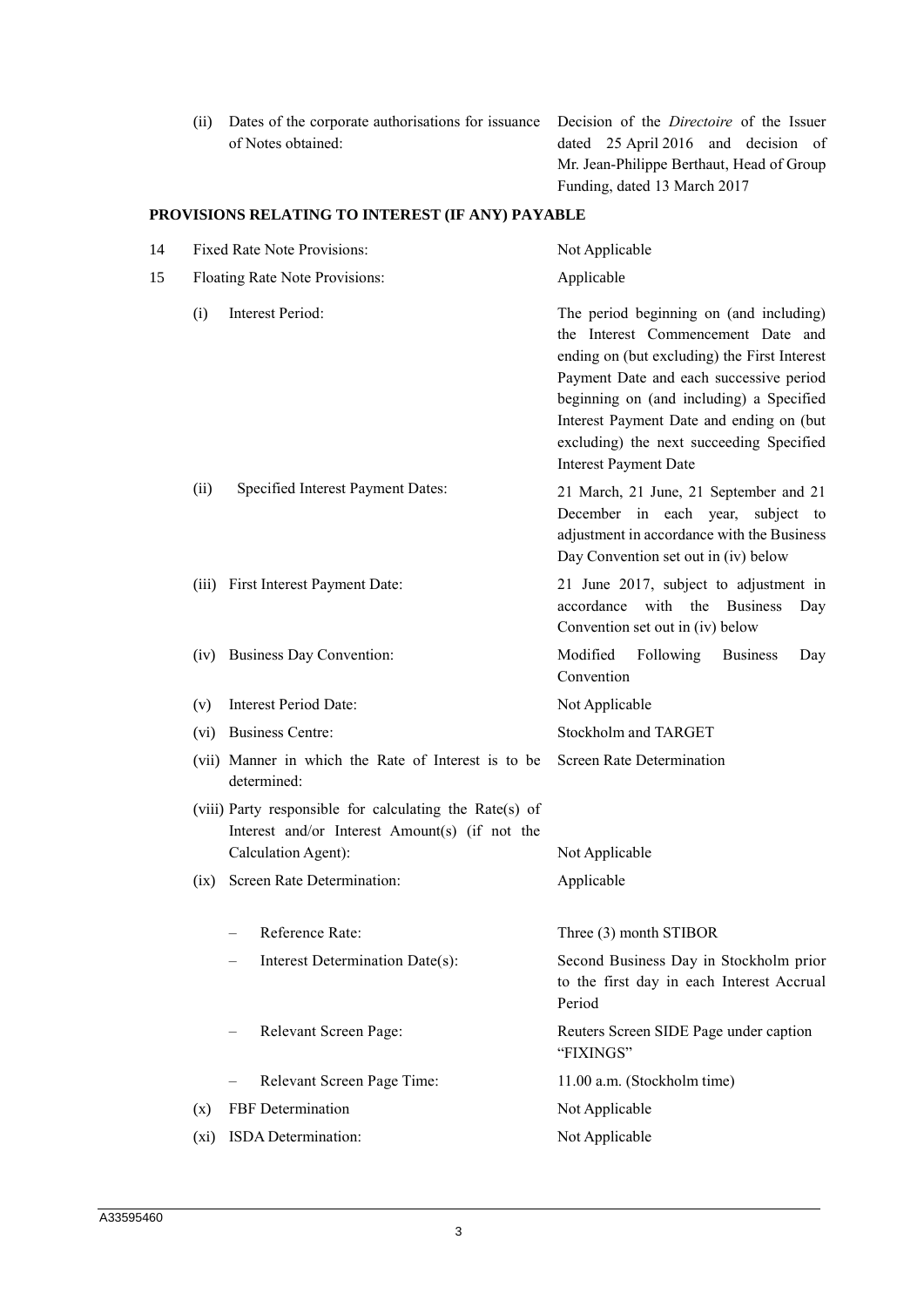|    | (xii) Margin(s):                                                                                                                                                                                                                                         | $+1.25$ per cent. per annum                                       |
|----|----------------------------------------------------------------------------------------------------------------------------------------------------------------------------------------------------------------------------------------------------------|-------------------------------------------------------------------|
|    | (xiii) Minimum Rate of Interest:                                                                                                                                                                                                                         | Not Applicable                                                    |
|    | (xiv) Maximum Rate of Interest:                                                                                                                                                                                                                          | Not Applicable                                                    |
|    | $(xv)$ Day Count Fraction (Condition 5(a)):                                                                                                                                                                                                              | Actual/360                                                        |
| 16 | Zero Coupon Note Provisions:                                                                                                                                                                                                                             | Not Applicable                                                    |
| 17 | Inflation Linked Interest Note Provisions:                                                                                                                                                                                                               | Not Applicable                                                    |
|    | PROVISIONS RELATING TO REDEMPTION                                                                                                                                                                                                                        |                                                                   |
| 18 | Call Option:                                                                                                                                                                                                                                             | Not Applicable                                                    |
| 19 | Put Option:                                                                                                                                                                                                                                              | Not Applicable                                                    |
| 20 | MREL/TLAC Disqualification Event Call Option:                                                                                                                                                                                                            | Applicable                                                        |
| 21 | Final Redemption Amount of each Note:                                                                                                                                                                                                                    | SEK 1,000,000 per Note of SEK 1,000,000<br>Specified Denomination |
| 22 | Inflation Linked Notes - Provisions relating to the<br>Final Redemption Amount:                                                                                                                                                                          | Not Applicable                                                    |
| 23 | Early Redemption Amount:                                                                                                                                                                                                                                 |                                                                   |
|    | Early Redemption Amount(s) of each Senior<br>(i)<br>Preferred Note payable on redemption upon the<br>occurrence of a Withholding Tax Event (Condition<br>$6(i)(i)$ , a Gross-Up Event (Condition $6(i)(ii)$ ) or<br>for illegality (Condition $6(l)$ ):  | Not Applicable                                                    |
|    | Early Redemption Amount(s) of each Senior Non-<br>(ii)<br>Preferred Note payable on redemption upon the<br>occurrence of an MREL/TLAC Disqualification<br>Event (Condition $6(g)$ ) or a Withholding Tax Event<br>(Condition $6(i)(i)$ ):                | <b>SEK</b><br>1,000,000<br>Note<br><b>SEK</b><br>per<br>of        |
|    | (iii) Early Redemption Amount(s) of each<br>Subordinated Note payable on redemption upon<br>the occurrence of a Capital Event (Condition 6(h)),<br>a Withholding Tax Event (Condition $6(i)(i)$ ) or a<br>Tax Deductibility Event (Condition 6(i)(iii)): | 1,000,000 Specified Denomination<br>Not Applicable                |
|    | (iv) Early Redemption Amount(s) of each Note<br>payable on redemption upon the occurrence of an<br>Event of Default (Condition 9):                                                                                                                       | Not Applicable                                                    |
|    | Redemption for taxation reasons permitted on<br>(v)<br>days others than Interest Payment Dates<br>(Condition $6(i)$ ):                                                                                                                                   | No                                                                |
|    | (vi) Unmatured Coupons to become void upon early<br>redemption (Materialised Bearer Notes only)<br>(Condition $7(f)$ ):                                                                                                                                  | Not Applicable                                                    |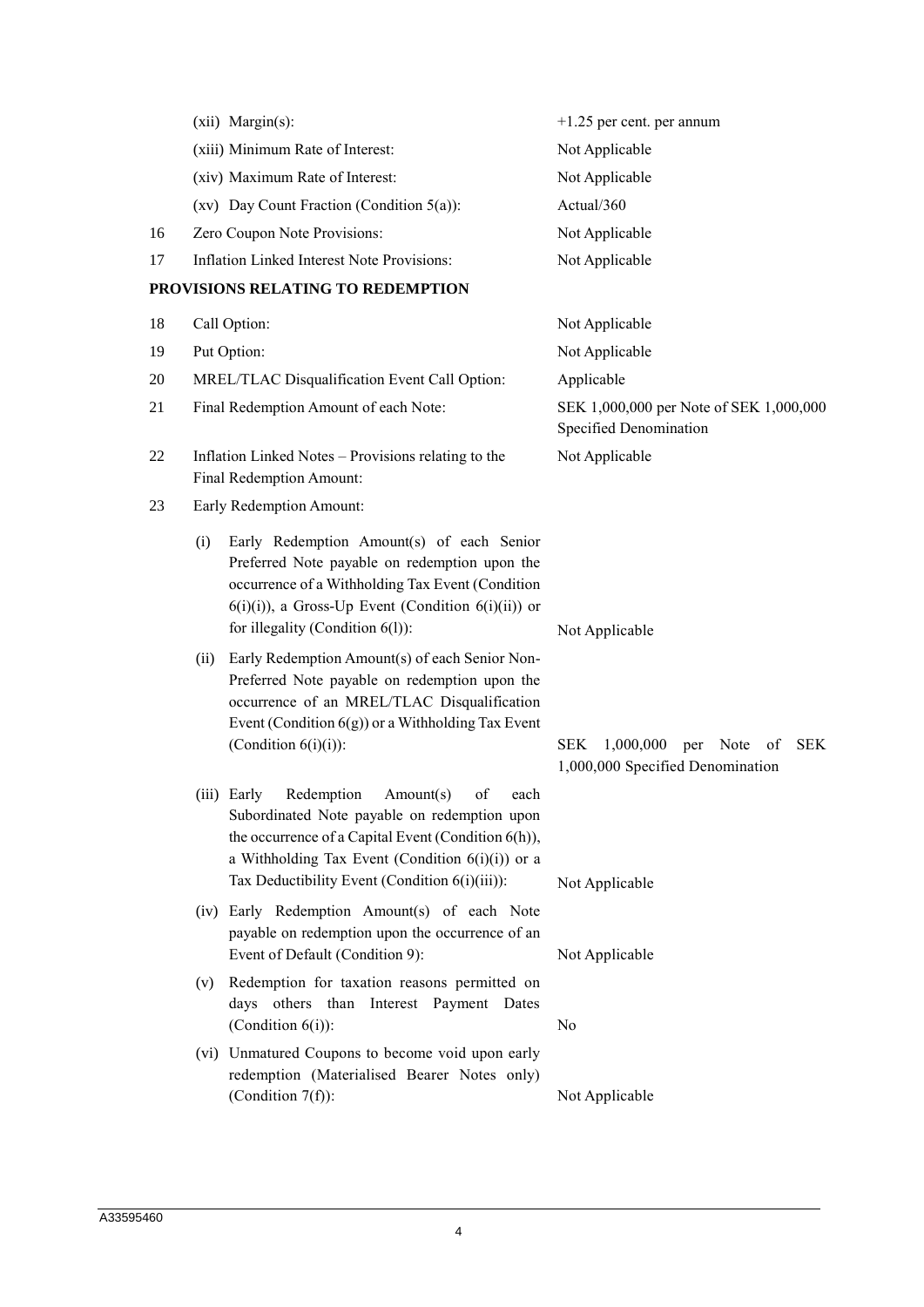# **GENERAL PROVISIONS APPLICABLE TO THE NOTES**

| 24                    | Form of Notes:                                                                                                          | <b>Dematerialised Notes</b>                                                                                                                                                                                                                          |
|-----------------------|-------------------------------------------------------------------------------------------------------------------------|------------------------------------------------------------------------------------------------------------------------------------------------------------------------------------------------------------------------------------------------------|
|                       | Form of Dematerialised Notes:<br>(i)                                                                                    | Bearer form (au porteur)                                                                                                                                                                                                                             |
|                       | Registration Agent:<br>(ii)                                                                                             | Not Applicable                                                                                                                                                                                                                                       |
|                       | Temporary Global Certificate:<br>(iii)                                                                                  | Not Applicable                                                                                                                                                                                                                                       |
|                       | Applicable TEFRA exemption:<br>(iv)                                                                                     | Not Applicable                                                                                                                                                                                                                                       |
| 25                    | Financial Centre(s):                                                                                                    | Stockholm and TARGET                                                                                                                                                                                                                                 |
| 26                    | Talons for future Coupons or Receipts to be attached to<br>Definitive Notes (and dates on which such Talons<br>mature): | Not Applicable                                                                                                                                                                                                                                       |
| 27                    | Details relating to Instalment Notes: amount of each<br>instalment, date on which each payment is to be made:           | Not Applicable                                                                                                                                                                                                                                       |
| 28                    | Redenomination provisions:                                                                                              | Not Applicable                                                                                                                                                                                                                                       |
| 29                    | Purchase in accordance with Articles L.213-1 A and<br>D.213-1 A of the French Code monétaire et financier:              | Applicable                                                                                                                                                                                                                                           |
| 30                    | Consolidation provisions:                                                                                               | Not Applicable                                                                                                                                                                                                                                       |
| 31                    | Waiver of Set-Off                                                                                                       | Applicable                                                                                                                                                                                                                                           |
| 32                    | Masse:                                                                                                                  | Contractual Masse shall apply                                                                                                                                                                                                                        |
|                       |                                                                                                                         | Name and address of the Representative:<br>SELARL MCM Avocat, represented by<br>Maître Antoine Lachenaud<br>10, rue de Sèze<br>75009 Paris<br>France                                                                                                 |
|                       |                                                                                                                         | address<br>Name<br>of<br>the<br>alternate<br>and<br>Representative:<br>Maître Philippe Maisonneuve<br>Avocat<br>10, rue de Sèze<br>75009 Paris<br>France<br>The<br>Representative<br>will<br>receive<br>a a<br>remuneration of Euro 2,000 (excluding |
| <b>RESPONSIBILITY</b> |                                                                                                                         | VAT) per year.                                                                                                                                                                                                                                       |

The Issuer accepts responsibility for the information contained in these Final Terms.

Signed on behalf of BPCE

Duly represented by: Jean-Philippe Berthaut, Head of Group Funding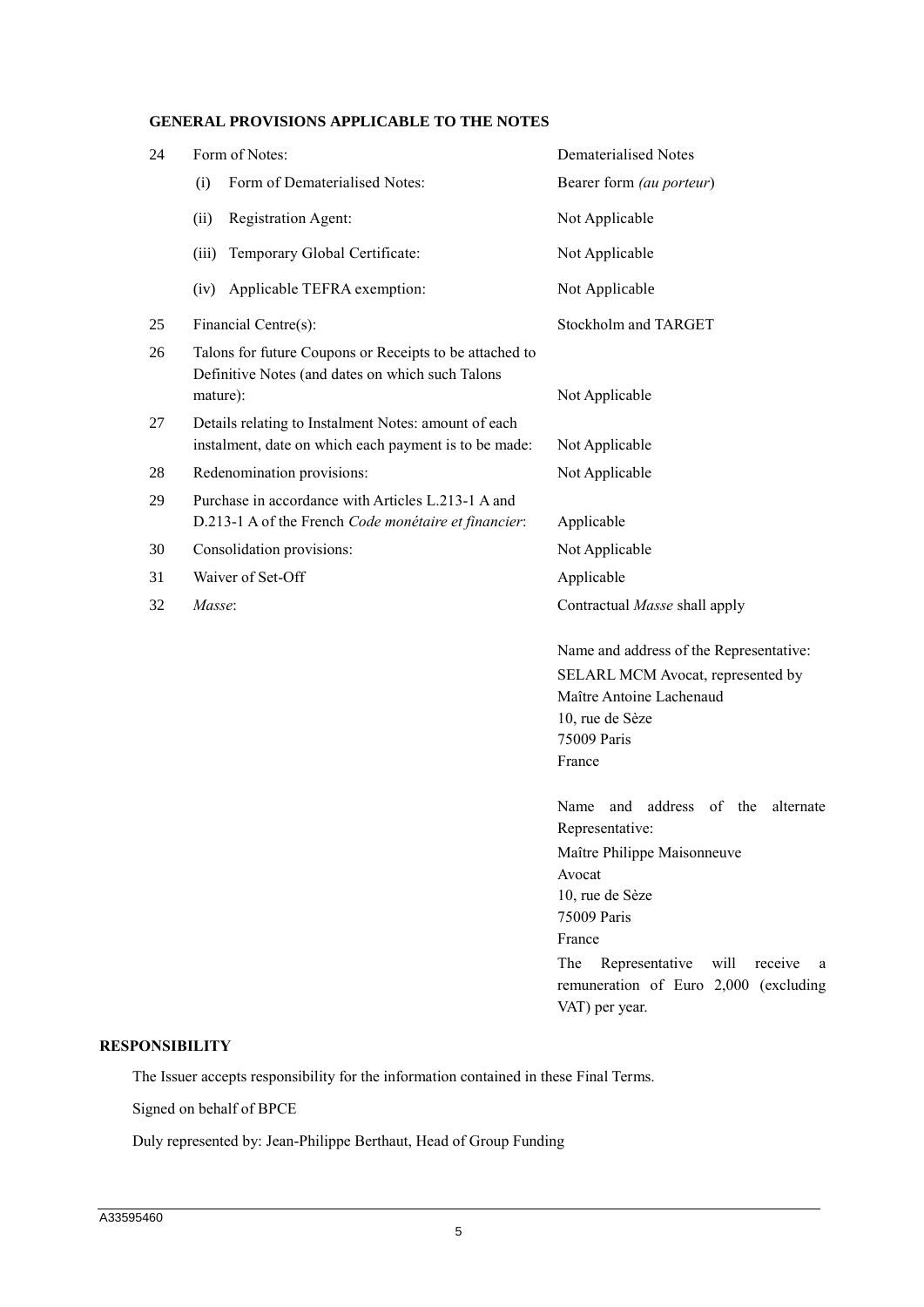# **PART B – OTHER INFORMATION**

### **1 LISTING AND ADMISSION TO TRADING**

| trading: |  | (i) Listing and Admission to Application has been made by the Issuer (or on its behalf) for<br>the Notes to be listed and admitted to trading on Euronext<br>Paris with effect from the Issue Date. |
|----------|--|-----------------------------------------------------------------------------------------------------------------------------------------------------------------------------------------------------|
|          |  |                                                                                                                                                                                                     |

(ii) Estimate of total expenses related to admission to trading:

Euro 5,161 (including AMF fees**)**

### **2 RATINGS**

Ratings: The Notes to be issued are expected to be rated: Fitch: A Moody's Investor Services: Baa3 S&P: BBB+

> Each of Fitch, Moody's Investor Services and S&P is established in the European Union and registered under Regulation (EC) No 1060/2009 as amended.

#### **3 INTERESTS OF NATURAL AND LEGAL PERSONS INVOLVED IN THE ISSUE**

Save as discussed in "Subscription and Sale", so far as the Issuer is aware, no person involved in the offer of the Notes has an interest material to the offer.

#### **4 OPERATIONAL INFORMATION**

| ISIN:                                                                                                        | FR0013245289             |
|--------------------------------------------------------------------------------------------------------------|--------------------------|
| Common Code:                                                                                                 | 158302233                |
| Depositaries:                                                                                                |                          |
| Euroclear France to act as<br>(i)<br>Central Depositary:                                                     | Yes                      |
| Depositary for<br>(ii)<br>Common<br>Euroclear and Clearstream:                                               |                          |
|                                                                                                              | No                       |
| Any clearing system(s) other than<br>Euroclear and Clearstream and the<br>relevant identification number(s): |                          |
|                                                                                                              | Not Applicable           |
| Delivery:                                                                                                    | Delivery free of payment |
| Names and addresses of additional<br>Paying Agent(s) (if any):                                               | Not Applicable           |